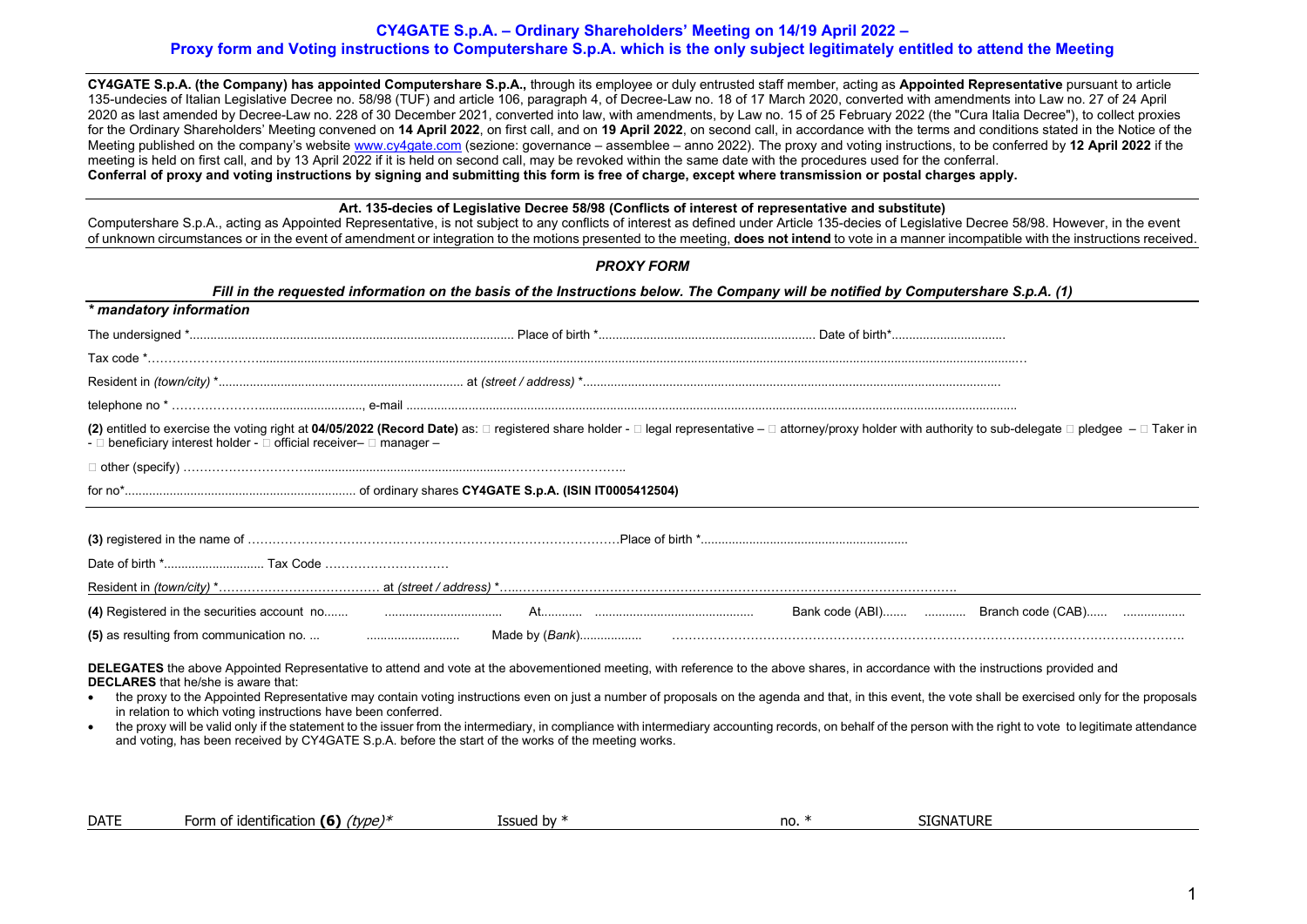## **CY4GATE S.p.A. – Ordinary Shareholders' Meeting on 14/19 April 2022 – Proxy form and Voting instructions to Computershare S.p.A. which is the only subject legitimately entitled to attend the Meeting**

# *VOTING INSTRUCTIONS*

# *(For use of Appointed Representative only - tick relevant boxes and send to Computershare S.p.A. as per the instructions for filling in)*

# The undersigned *(7)*

**INSTRUCTS** the Appointed Representative to vote at the above indicated shareholders' meeting as follow *(8)*

|                                | <b>VOTING INSTRUCTIONS</b>          |
|--------------------------------|-------------------------------------|
| <b>RESOLUTIONS TO BE VOTED</b> | F(for), C (against), A<br>(abstain) |

| Approval of the financial statements at December 31st, 2021, and presentation of the sustainability report at December 31st, 2021;<br>related and consequent resolutions. |  |  |
|---------------------------------------------------------------------------------------------------------------------------------------------------------------------------|--|--|
| <b>Section A</b> – vote for resolution proposed by the Board of Directors (9)                                                                                             |  |  |

| 2.<br>Allocation of year-end profit; related and consequent resolutions.        |  |  |
|---------------------------------------------------------------------------------|--|--|
| <b>Section A</b> – vote for resolution proposed by the Board of Directors $(9)$ |  |  |

| Appointment of independent auditors for financial years 2022-2024; related and consequent resolutions. |  |  |
|--------------------------------------------------------------------------------------------------------|--|--|
| Section $A$ – vote for resolution proposed by the Board of Directors $(9)$                             |  |  |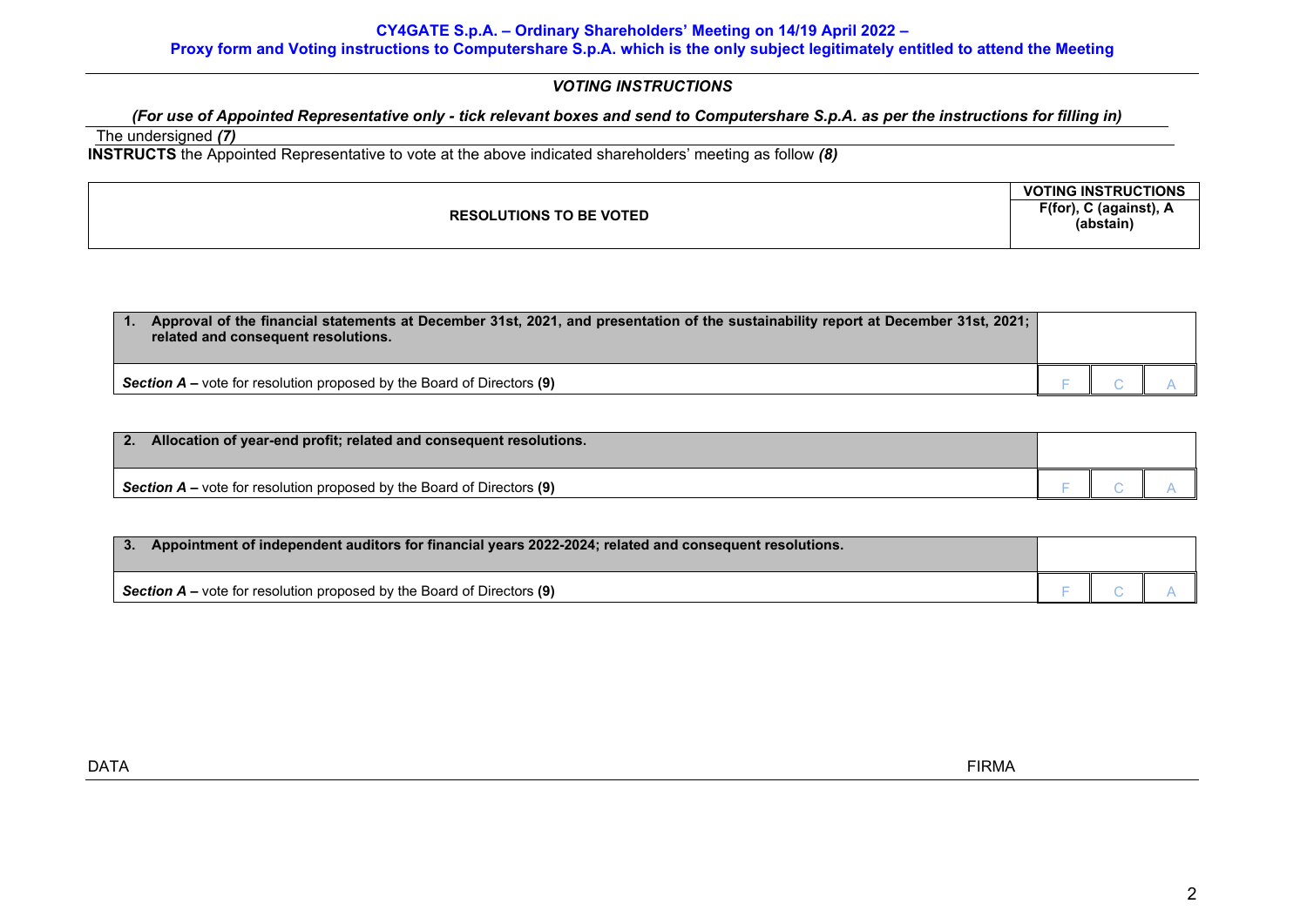## *Instructions for filling in and submitting the form*

- *1. The Proxy form must be notified to the Company (together with a valid ID document and, in case, the documentation providing proof of the signatory power) via the Appointed*  Representative together with the Voting Instructions reserved to him within 12 April 2022 if the meeting is held on first call, and by 13 April 2022 if it is held on second call, using one of *the following methods:*
	- *I.* Registered Email Holders (PEC): as an attachment document (PDF format) sent t[o ufficioroma@pecserviziotitoli.it](mailto:ufficioroma@pecserviziotitoli.it) in the event that the Proxy Grantor (as Individual or as *Legal Entity) is a Registerd Email Holder;*
	- *II. Digital Signature Holders (FEA): as an attachment document with digital signature sent t[o ufficioroma@pecserviziotitoli.it](mailto:xxxxx@pecserviziotitoli.it) in the event that the Proxy Grantor (as Individual or as Legal Entity) is a Digital Signature Holder;*
	- *III. Common Email address Holders: as an attachment document (PDF format) sent to [ufficioroma@pecserviziotitoli.it.](mailto:ufficioroma@pecserviziotitoli.it) In this case, the hard copy of the proxy shall be sent via ordinary mail service to Computershare S.p.A., via Monte Giberto, 33, 00138 Roma, as soon as possible;*
	- *IV. Via FAX: number 06/45417450*

## *The use of different email address than those mentioned above or a delay respect to the deadline, as well as the only use of ordinary mail service, will not ensure the correct submission of the proxy.*

- *2. Specify the capacity of the proxy signatory and, where applicable, attach documentary proof of his power.*
- *3. To be completed only if the registered shareholder is different from the proxy signatory; mandatory indications on relevant personal details must be included.*
- *4. Provide the securities account number, Bank Codes and Branch Codes of the Depository, or in any case its name, available in the securities account statement.*
- *5. Reference to the communication made by the intermediary and its name.*
- *6. Provide details of a valid form of identification of the proxy signatory.*
- *7. Provide the name and surname of the signatory of the Proxy form and Voting instructions.*
- *8. Pursuant to article 135-undecies, subsection 3, of Italian Legislative Decree no. 58/1998, "Shares for which full or partial proxy is conferred are calculated for the purpose of determining due constitution of the shareholders' meeting. With regard to proposals for which no voting instructions are given, the shares of the shareholder concerned are not considered in calculating the majority and the percentage of capital required for the resolutions to be carried".*
- 9. The resolutions proposed to the shareholders' meeting, which are briefly referred to herein, are reported in the Reports published on the company website [www.cy4gate.com](http://www.cy4gate.com/).

 *Computershare S.p.A., as Appointed Representative, has not personal interest or on behalf of third party in the proposals mentioned, however, in the event of unknown circumstances or*  in the event of amendment or integration to the motion presented to the meeting, Computershare does not intend to vote in a manner incompatible with the instructions received.

*The vote is expressed by ticking the relevant box between the following: F (for), C (against) or A (abstention).*

*10. There is the Section A2 to receive instructions when an alternative, complementary or additional resolution to the motion proposed by the Board of Directors had been presented and published pursuant to art. 126-bis of the TUF, within the term and in the cases provided. The Appointed Representative shall vote on each motion in accordance with the instructions and the delegating party shall give instructions consistent with the type of proposals (alternative or complementary) published.*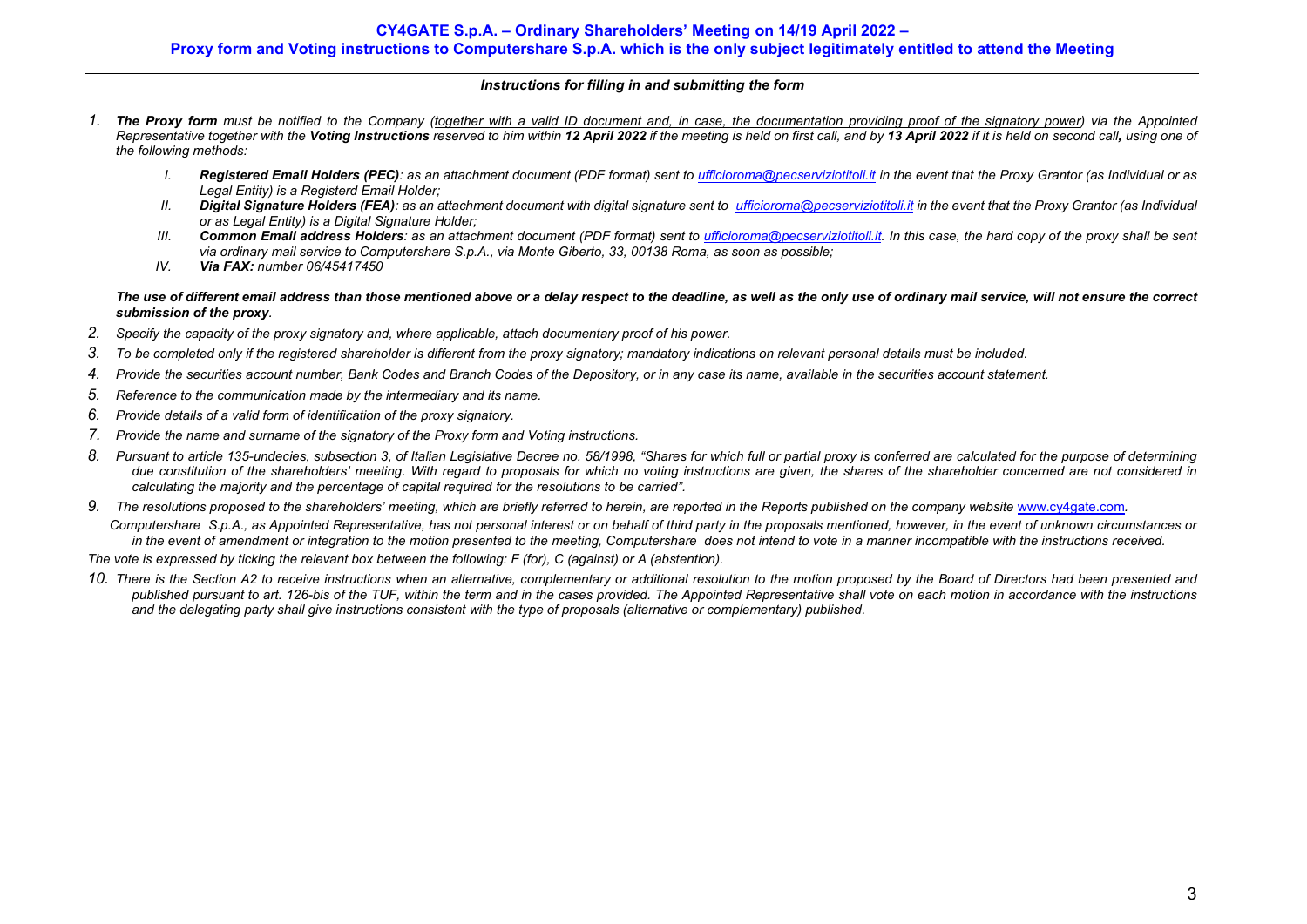**CY4GATE S.p.A. – Ordinary Shareholders' Meeting on 14/19 April 2022 –**

### **Proxy form and Voting instructions to Computershare S.p.A. which is the only subject legitimately entitled to attend the Meeting**

### *Italian Legislative Decree no. 58/98 (T.U.F)*

### *Article 135-***decies**

*(Conflict of interest of the representative and substitutes*)

1. Conferring proxy upon a representative in conflict of interest is permitted provided that the representative informs the shareholder in writing of the circumstances giving rise to such conflict of interest and provided in which the representative is expected to vote on behalf of the shareholder. The representative shall have the onus of proof regarding disclosure to the shareholder of the circumstances giving rise to the conflict of inte Civil Code does not apply.

2. In any event, for the purposes of this article, conflict of interest exists where the representative or substitute:

a) has sole or joint control of the company, or is controlled or is subject to joint control by that company;

b) is associated with the company or exercises significant influence over that company or the latter exercises significant influence over the representative;

c) is a member of the board of directors or control body of the company or of the persons indicated in paragraphs a) and b);

d) is an employee or auditor of the company or of the persons indicated in paragraph a);

e) is the spouse, close relative or is related by up to four times removed of the persons indicated in paragraphs a) to c);

f) is bound to the company or to persons indicated in paragraphs a), b), c) and e) by independent or employee relations or other relations of a financial nature that compromise independence.

3. Replacement of the representative by a substitute in conflict of interest is permitted only if the substitute is indicated by the shareholder. In such cases, subsection 1 shall apply. Disclosure obligations and related 4. This article shall also apply in cases of share transfer by proxy.

### *Article 135-undecies*

(*Appointed representative of a listed company*)

1. Unless the Articles of Association decree otherwise, companies with listed shares designate a party to whom the shareholders may, for each shareholders' meeting and within the end of the second trading day prior to the including for callings subsequent to the first, a proxy with voting instructions on all or some of the proposals on the agenda. The proxy shall be valid only for proposals on which voting instructions are conferred.

2. Proxy is conferred by signing a proxy form, the content of which is governed by a Consob regulation. Conferring proxy shall be free of charge to the shareholder. The proxy and yoting instructions may be cancelled within

3. Shares for which full or partial proxy is conferred are calculated for the purpose of determining due constitution of the shareholders' meeting. With regard to proposals for which no voting instructions are given, the s and the percentage of capital required for the resolutions to be carried.

4. The person appointed as representative shall any interest, personal or on behalf of third parties, that he or she may have with respect to the resolution proposals on the agenda. The representative must also maintain co received until scrutiny commences, without prejudice to the option of disclosing such information to his or her employees or collaborators, who shall also be subject to confidentiality obligations. The party appointed as r compliance with this article.

5. By regulation pursuant to subsection 2. Consob may establish cases in which a representative failing to meet the indicated terms of Article 135-decies may express a vote other than that indicated in the voting instructi

#### *Article 126-bis*

#### *(Integration of the agenda of the shareholders' meeting and presentation of new proposed resolutions)*

Shareholders, who individually or iointly account for one fortieth of the share capital may ask, within ten days of publication of the notice calling the shareholders' meeting, or within five days in the event of calling t 3 or article 104, subsection 2, for the integration of the list of items on the agenda, specifying in the request, the additional items they propose or presenting proposed resolution on items already on the agenda. The req of the share, are presented in writing, by correspondence or electronically, in compliance with any requirements strictly necessary for the identification of the applicants indicated by the company. Those with voting right shareholders' meeting. For cooperative companies the amount of the capital is determined by the statutes also in derogation of article 13[5-bis.](http://www.consob.it/mainen/documenti/english/laws/fr_decree58_1998.htm#sdfootnote595bissym) 

2. Integrations to the agenda or the presentation of further proposed resolutions on items already on the agenda, in accordance with subsection 1, are disclosed in the same ways as prescribed for the publication of the not to the date scheduled for the shareholders' meeting Additional proposed resolutions on items already on the agenda are made available to the public in the ways pursuant to article 125-ter, subsection 1, at the same time as reduced to seven days in the case of shareholders' meetings called in accordance with article 104, subsection 2 or in the case of a shareholders' meeting convened in accordance with article 125-bis, subsection 3.

3. The agenda cannot be supplemented with items on which, in accordance with the law, the shareholders' meeting resolved on proposal of the administrative body or on the basis of a project or report prepared by it, other t subsection 1.

4. Shareholders requesting integration in accordance with subsection 1 shall prepare a report giving the reason for the proposed resolutions on the new items for which it proposes discussion or the reason relating to addit already on the agenda. The report is sent to the administrative body within the final terms for presentation of the request for integration. The administrative body makes the report available to the public, accompanied by news of the integration or presentation, in the ways pursuant to article 125-ter, subsection 1.

5. If the administrative body, or should it fail to take action, the board of auditors or supervisory board or management control committee fail to supplement the agenda with the new items or proposals presented in accorda the members of the board of directors and internal control bodies, where their refusal to do so should prove to be unjustified, orders the integration by decree. The decree is published in the ways set out by article 125-t

#### **Law-Decree nr. 18 on March 17th, 2020 Art. 106 (Rules relating to the conduct of Company Shareholders' meetings)**

[...] 4. To attend ordinary or extraordinary Shareholders' Meetings, Companies with listed shares can designate the Representative pursuant to article 135-undecies of Italian Legislative Decree nr. 58 on 24 February 1998, The Companies can also provide in the notice calling the Shareholders' meeting that the Appointed Representative pursuant to article 135-undecies of the Italian Legislative Decree n. 58, on 24 February 1998, will be the on aforementioned Appointed Representative may also be confer proxies or subdelegations pursuant to article 135-novies of the Italian Legislative Decree n. 58, on 24 February 1998, nowithstanding the provision of art. 135-und 5. Paragraph 4 also applies to companies admitted on a multilateral trading system and to Companies with financial instruments widely distributed among the public.

#### *Italian Civil Code*

#### *Art. 2393*

*(Derivative action)*

1. A derivative action may be brought against directors pursuant to a resolution approved by shareholders, even if the company is in liquidation.

2. A resolution relating to the responsibility of directors may be put to the vote at a general meeting called for approval of the annual financial statements, even if such resolution is not on the meeting agenda, provided to which the financial statements relate.

3. A derivative action may also be brought by a resolution of the board of statutory auditors passed by a two-thirds majority of its members.

4. Such action may be brought within five years of the expiry of the director's term of office.

5. The approval of a resolution to bring derivative action shall result in the removal of the director against whom such action is brought provided that votes representing at least one fifth of share capital are in favor. replacement of that director.

6. The company may waive its right to bring derivative action and accept a settlement, subject to the waiver and settlement having been approved by shareholders, and provided that such motion is not opposed by minority sha share capital, or, for listed companies, at least one-twentieth of share capital, or such percentage as may be established in the company's by-laws in relation to derivative actions brought by the company pursuant to Artic